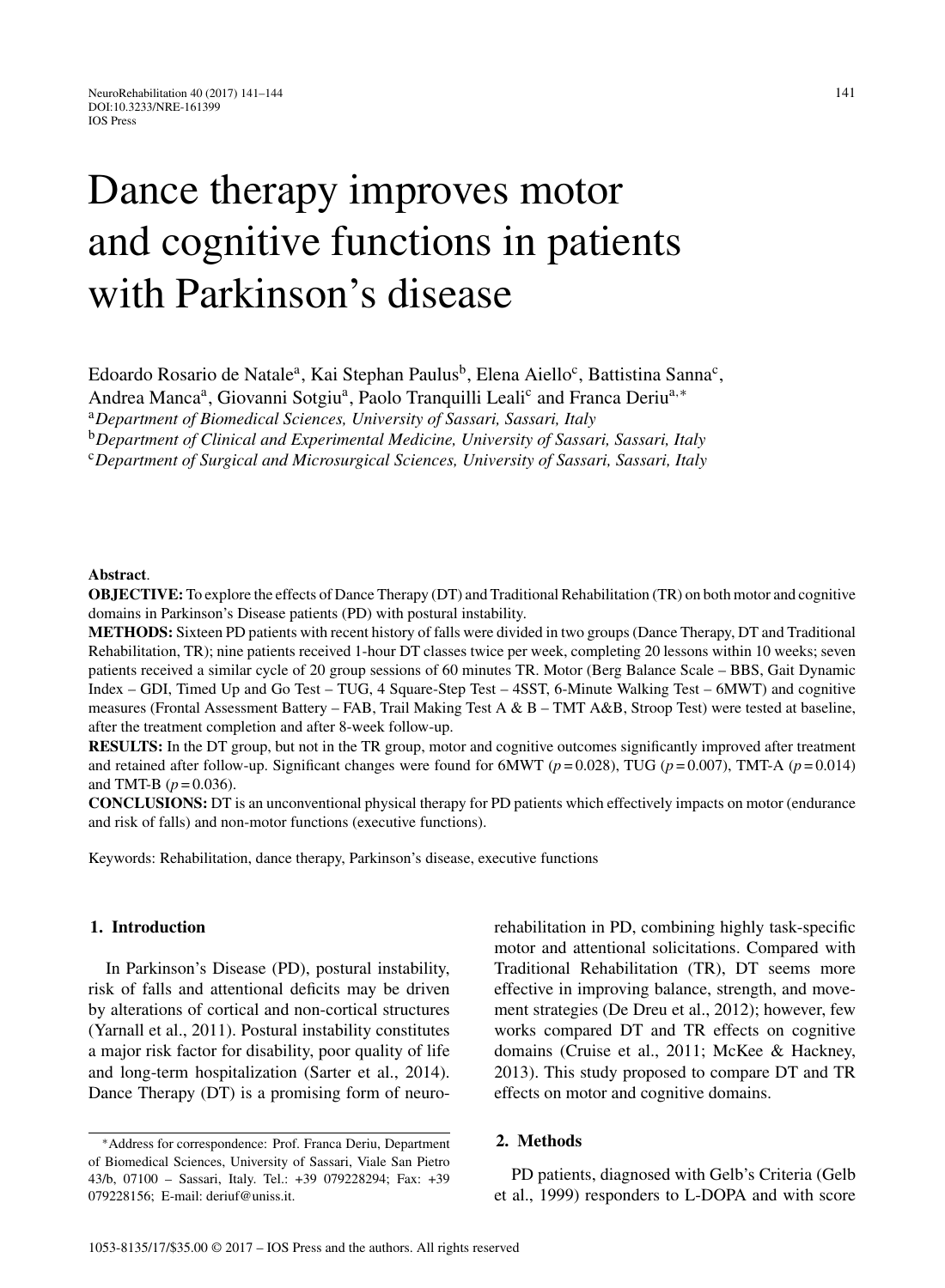>25 on a preliminary Mini Mental State Evaluation screening were consecutively enrolled. At neurological examination, a Unified Parkinson's Disease Rating Scale (UPDRS) was carried out and a history of at least one fall in a previous three-month period, as well as presence of static-dynamic postural instability not related to other medical factors was verified. Furthermore, static and dynamic balance were measured through the following scales: Berg Balance Scale (BBS), Gait Dynamic Index (GDI), Timed Up-and-Go Test (TUG), 4-Square Step Test (4SST), and 6-minutes Walking Test (6MWT). Neuropsychological assessment of executive functions and attentional skills was performed through Frontal Assessment Battery (FAB), Trail Making Test A & B (TMT A&B), and Stroop Test. Examiners were blinded to patient allocation. All assessments were carried out in ON phase and were repeated 2 weeks before intervention (PRE), 2 weeks within the end of intervention (POST), and after 8 weeks (FOLLOW UP). The study was approved by the local ethical committee and conforms to the Helsinki declaration.

## *2.1. Intervention*

Interventions were aimed at decreasing fall risk, improving static-dynamic balance and stride length, increasing safety during gait and changing the dynamics of double support. Patients were allocated into two arms (DT and TR). Both groups attended plenary classes of 20 sessions lasting 60 minutes each, twice weekly, for 10 weeks. In the DT class (9 patients) sessions were organized as follows: a preliminary warm-up to music (about 5–10 minutes); next, new Tango steps of increasing difficulties were taught, following protocols used for previous studies on Argentine Tango (Hackney & Earhart, 2010) finally, 5–10 minutes were dedicated to free partnered dance along the dancehall, according to what learnt during the lesson. In TR (7 patients), static and dynamic balance exercises were performed, along with gait training with frequent, unexpected changes of directions while walking along a lane using acoustic cues and exercises for motor coordination, by alternating motion of limbs.

## *2.2. Statistical analysis*

Groups were compared with independent Student *t*-tests for the quantitative variables. Continuous variables were compared using ANOVA for repeated measures during 3 time points, using a Tukey's *post-hoc* test and Cohen's Effect Size. Statistical significance was set at <0.05. Statistical analysis was performed using STATA software 13.0 for Windows.

#### **3. Results**

Sixteen patients,  $(67 \pm 6.9)$  years old), were included in the study. Two patients dropped out. Table 1 shows the demographic and clinical characteristics of the patients. No falls were reported in both groups during the study.

At baseline, the two groups were not statistically different for the motor and the cognitive domains. Changes in motor and cognitive outcomes detected from PRE to POST and at FOLLOW-UP are described in Table 2: motor outcomes showed a significant PRE to POST improvement on 6MWT (+16.7%) and on TUG (–20.45%) in the DT group, significantly retained during the FOLLOW-UP  $(+1.14\%$  and  $-4.4\%$ , respectively) with a significant difference over time. In the TR arm motor scores did not change significantly over time; moreover, analysis of interaction TIME\*GROUP showed important effect for TUG scores  $(F_{(2,13)} = 9.599, p$ *value* = 0.009). For cognitive outcomes changes were appreciated for TMT-A and TMT-B times; they significantly decreased from PRE to POST (–46.6% and –8.3%, respectively) in the DT group, with keeping during the FOLLOW-UP. Cognitive performances of the TR group did not significantly change after intervention; furthermore, a significant interaction of TIME\*GROUP was appreciated for TMT-B performances  $(F_{(2,13)} = 5.263 \, p \text{-} value = 0.04)$ and for Stroop time performances  $(F_{(2,13)} = 7.928 \text{ p}$  $value = 0.016$ .

## **4. Discussion**

In this study DT significantly improved some motor and cognitive tests in PD patients followed-up

| Table 1                                          |
|--------------------------------------------------|
| Demographic and clinical features of PD patients |

| Patient characteristics | Dance therapy | Traditional<br>rehabilitation | p-value        |  |
|-------------------------|---------------|-------------------------------|----------------|--|
| Mean (SD) Age, years    | 66.0(9.15)    | 70.0(3.16)                    | ns             |  |
| Males $(\% )$           | 7/9(77.8)     | 4/7(57.1)                     | ns             |  |
| Mean (SD) Disease       | 6.0(2.07)     | 6.33(2.25)                    | n <sub>s</sub> |  |
| Duration, years         |               |                               |                |  |
| Hoehn & Yahr            | 2.5(0.7)      | 2.6(0.6)                      | ns             |  |
| <b>LEDD</b>             | 516.5 (209.8) | 588.8 (138.4)                 | n <sub>s</sub> |  |

LEDD: Levodopa Equivalent Daily Dose*. p-*value calculated with Student *t-*Test and Chi square test when appropriate. SD: Standard Deviation.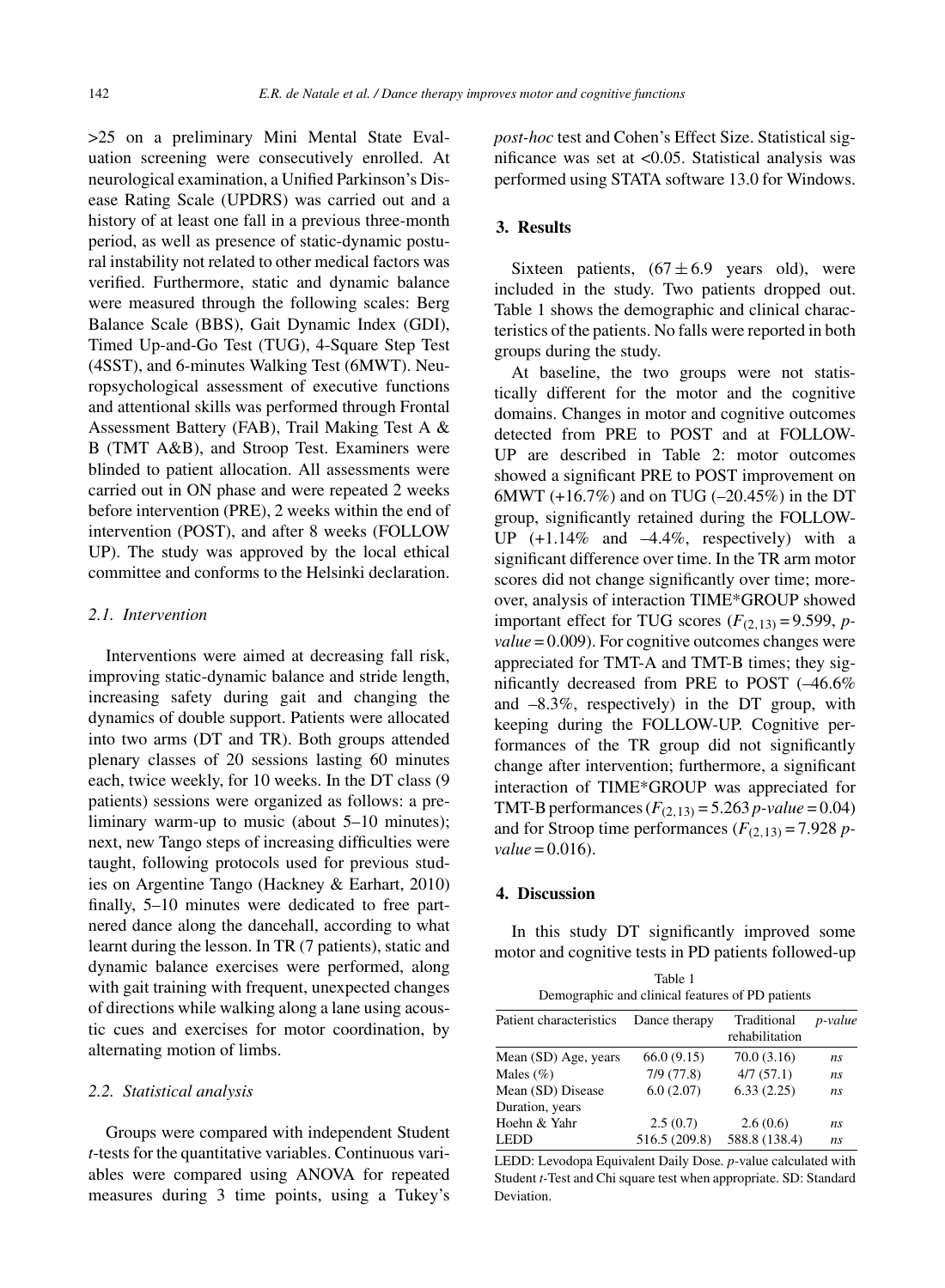| Domain        | <b>ITEM</b>             | <b>GROUP</b> | PRE             | <b>POST</b>     | <b>FOLLOW-UP</b> | $p$ -value | $\eta^2$ |
|---------------|-------------------------|--------------|-----------------|-----------------|------------------|------------|----------|
| Motor         | <b>UPDRS</b>            | DT           | 38.37(13.01)    | 36.5(11.27)     | 35.37 (13.43)    | 0.546      | 0.063    |
|               |                         | TR           | 36.67(22.47)    | 35(21.6)        | 34(22.78)        | 0.322      | 0.203    |
|               | <b>UPDRS III</b>        | DT           | 16.75(5.9)      | 16.5(4.63)      | 16.12(7.55)      | 0.911      | 0.013    |
|               |                         | TR           | 16.83(8.77)     | 14.5(8.45)      | 14(9.9)          | 0.446      | 0.149    |
|               | <b>BBS</b>              | DT           | 49.12 (5.66)    | 51.25(4.13)     | 51.5(5.07)       | 0.15       | 0.238    |
|               |                         | TR           | 47.5(7.53)      | 49.5 (7.23)     | 48.5(7)          | 0.28       | 0.225    |
|               | GDI                     | DT           | 20.12(2.75)     | 20(2.97)        | 21(1.51)         | 0.432      | 0.113    |
|               |                         | TR           | 19.83(3.19)     | 20.17(3.12)     | 19.67(3.56)      | 0.538      | 0.117    |
|               | TUG(s)                  | DT           | 13.15(4.30)     | 10.46(3.25)     | 10.00(2.35)      | 0.007      | 0.510    |
|               |                         | TR           | 11.26(2.97)     | 11.24(2.87)     | 12.57(4.05)      | 0.05       | 0.653    |
|               | 4SST(s)                 | DT           | 12.06(2.65)     | 11.94(3.32)     | 11.35(2.12)      | 0.696      | 0.03     |
|               |                         | TR           | 11.2(3.37)      | 11.74(5.17)     | 11.89(2.95)      | 0.854      | 0.03     |
|               | 6MWT(m)                 | DT           | 319.62 (78)     | 373(11.6)       | 377.25 (124.94)  | 0.028      | 0.4      |
|               |                         | TR           | 333.3(102.6)    | 344.33 (119.5)  | 324.33(89.1)     | 0.424      | 0.158    |
| Cognitive FAB |                         | DT           | 13.62(1.92)     | 15(3.56)        | 15.25(1.98)      | 0.119      | 0.262    |
|               |                         | <b>TR</b>    | 11.83(3.49)     | 12.5(3.62)      | 12.67(3.08)      | 0.382      | 0.175    |
|               | STROOP III (time)       | DT           | 75.75 (34.79)   | 63.87 (54.22)   | 42.87 (19.35)    | 0.05       | 0.34     |
|               |                         | TR           | 52.33 (11.94)   | 56(15.4)        | 39.5 (14.54)     | 0.613      | 0.093    |
|               | STROOP interf (time)    | DT           | 49.44 (31.15)   | 43.94 (47.08)   | 24.69 (16.27)    | 0.09       | 0.286    |
|               |                         | TR           | 30.25(10.85)    | 32.42 (14.03)   | 26.25(13.23)     | 0.638      | 0.086    |
|               | STROOP III (errors)     | DT           | 4.5(2.98)       | 3.25(4.65)      | 3.12(4.45)       | 0.355      | 0.128    |
|               |                         | TR           | 5.33(5)         | 3.67(4.13)      | 4.67(3.83)       | 0.564      | 0.108    |
|               | STROOP interf. (errors) | DT           | 4(2.81)         | 3.19(4.69)      | 2.87(4.41)       | 0.543      | 0.083    |
|               |                         | TR           | 4.25(4.85)      | 2.75(3.3)       | 4(3.48)          | 0.586      | 0.101    |
|               | TMT-A $(s)$             | DT           | 63.62(56.1)     | 34(28.97)       | 31.37 (20.98)    | 0.014      | 0.456    |
|               |                         | TR           | 76.83 (85.09)   | 110(100.79)     | 69.67 (60.58)    | 0.166      | 0.302    |
|               | $TMT-B(s)$              | DT           | 142.5(96.29)    | 116.37 (100.34) | 76.12 (90.04)    | 0.036      | 0.379    |
|               |                         | TR           | 103.16 (105.74) | 127.17 (107.79) | 116.33 (106.35)  | 0.415      | 0.137    |
|               | TMT B-A                 | DT           | 79.12 (85.93)   | 82.62 (83.2)    | 36(72.22)        | 0.284      | 0.164    |

Table 2 Scheme of motor and cognitive scores obtained by DT and TR groups at the three times of the study

All values are expressed as mean (Standard Deviation) DT: Dance Therapy TR: Traditional Rehabilitation UPDRS: Unified Parkinson's Disease Rating Scale; BBS: Berg Balance Scale; GDI: Gait Dynamic Index; TUG: Timed Up-and-Go; 4SST: 4 Squared-Step Test; 6MWT: 6-Minutes Walking Test; FAB: Frontal Assessment Battery; TMT: Trail Making Test. ANOVA for repeated measures with effect size  $(\eta^2)$ . Bold: *p* < 0.05.

TR 26.67 (77.41) 17.5 (82.63) 47 (66.13) 0.626 0.089

in an 8-week period. By contrast, TR group showed non-consistent and non-continuous modifications.

The degree of motor changes in the DT group as well as improvements in cognitive outcomes, particularly executive functions confirm findings reported elsewhere (McKee & Hackney, 2013; Hackney & Earhart, 2010).

There is a bulk of emerging literature about the potential beneficial effect of physical exercise on prevention (Ahlskog, 2011) and limitation of motor symptoms (Dibble et al., 2009) in PD. DT constitutes a highly-tasked exercise for PD patients, simulating balance perturbations encountered in daily life and encompassing high-demanding pre-determined movements, cognitive strategies and sudden changes in direction. DT stresses the dual-tasking movements, preparing patients to cope with an important cause of falls. This beneficial effect is further confirmed by our results. Additionally, physical exercise in PD also affects cognitive domains, ameliorating executive

functions (Cruise et al., 2011). In our study, the moderate but statistically significant improvements on cognitive tests following DT were retained after follow-up, in line with previous reports for Brooks Spatial Test (McKee & Hackney, 2013). This suggests that DT might influence higher cortical functions for a long period. Attentional deficits and risk of falls are strictly associated with an incapability of the patient to focus on motor/postural and cognitive tasks when they are combined (Yarnall et al., 2011; Sarter et al., 2014). DT, for its intrinsic characteristics, might train the subject to properly address such tasks.

Motor and cognitive results assessed in the DT group were not detected in the TR cohort. Although TR was performed in group classes like DT to avoid potential effects of social interaction on outcomes, one of the most relevant characteristics of DT is its entertaining nature and facilitation of participants' involvement (Hackney & Earhart, 2010). This might